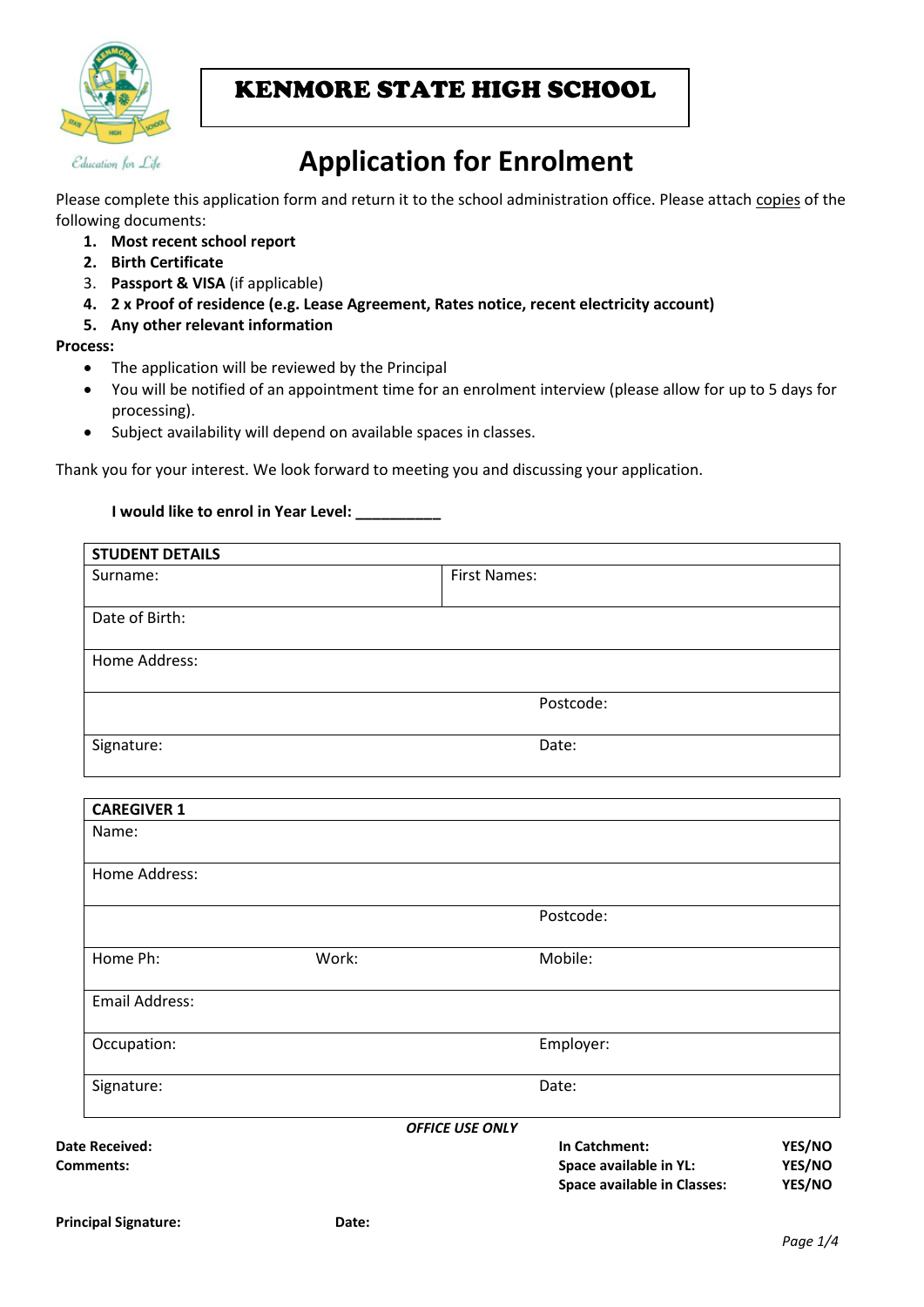| <b>CAREGIVER 2</b>    |       |           |
|-----------------------|-------|-----------|
| Name:                 |       |           |
|                       |       |           |
| Home Address:         |       |           |
|                       |       |           |
|                       |       | Postcode: |
|                       |       |           |
| Home Ph:              | Work: | Mobile:   |
|                       |       |           |
| <b>Email Address:</b> |       |           |
|                       |       |           |
| Occupation:           |       | Employer: |
|                       |       |           |
| Signature:            |       | Date:     |
|                       |       |           |

**Please complete the list below giving details of ALL schools/education institutions or work places attended by you and the years/months you were there.**

| e.g. | Ipswich State High School    | 1993 Year 8 |
|------|------------------------------|-------------|
|      | <b>Brisbane Boys College</b> | 1994 Year 9 |

| <b>Schools/Educational Institutions/Work Places</b> | Years/Months | <b>Year Level</b> |
|-----------------------------------------------------|--------------|-------------------|
|                                                     |              |                   |
|                                                     |              |                   |
|                                                     |              |                   |
|                                                     |              |                   |

\_\_\_\_\_\_\_\_\_\_\_\_\_\_\_\_\_\_\_\_\_\_\_\_\_\_\_\_\_\_\_\_\_\_\_\_\_\_\_\_\_\_\_\_\_\_\_\_\_\_\_\_\_\_\_\_\_\_\_\_\_\_\_\_\_\_\_\_\_\_\_\_\_\_\_\_\_\_\_\_\_\_\_\_\_\_\_\_\_\_\_\_\_\_\_

\_\_\_\_\_\_\_\_\_\_\_\_\_\_\_\_\_\_\_\_\_\_\_\_\_\_\_\_\_\_\_\_\_\_\_\_\_\_\_\_\_\_\_\_\_\_\_\_\_\_\_\_\_\_\_\_\_\_\_\_\_\_\_\_\_\_\_\_\_\_\_\_\_\_\_\_\_\_ \_\_\_\_\_\_\_\_\_\_\_\_\_\_\_\_

Why do you want to enrol at Kenmore State High School?

Why did you leave your last school/previous schools? (Please tick as many as apply)

- □ My family has moved house
- $\Box$  I was unhappy with the education I was receiving
- □ I was unable to have subjects I wanted to study
- □ I was asked to leave
- □ I was excluded from school
- □ My family could no longer afford the fees
- □ I moved to my other parent's house

Comment: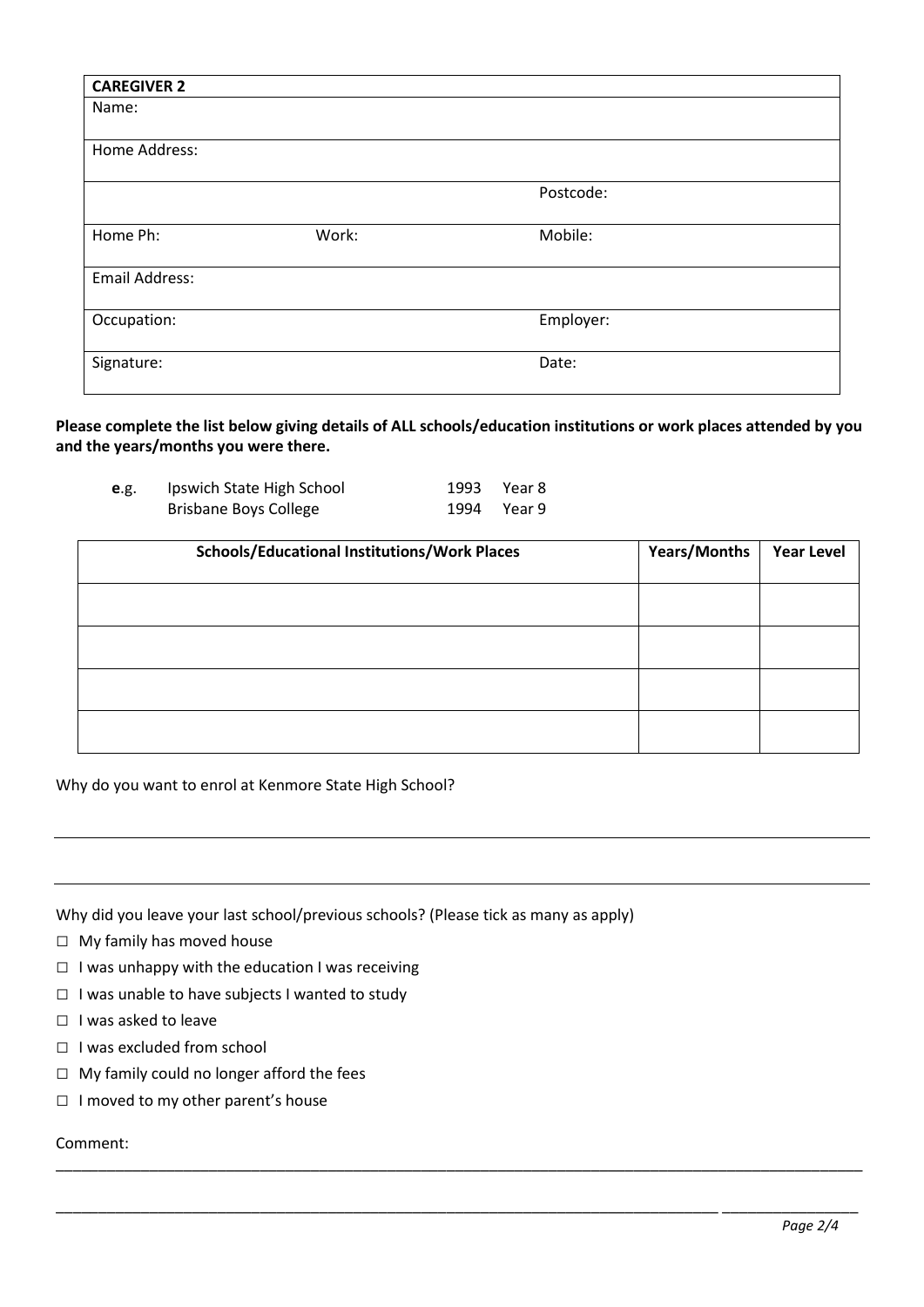How much time do you intend to set aside for study each week?

Will you be working part-time at a job whilst attending school? If so where?

How will you be supported financially whilst at school?

Who will be your support person whilst at school? A parent or friend? (This does not mean financially)

Are there any extenuating circumstances (other than academic considerations) to support your application for enrolment at Kenmore High School?

What are your career ambitions?

Explain how you intend to achieve these ambitions.